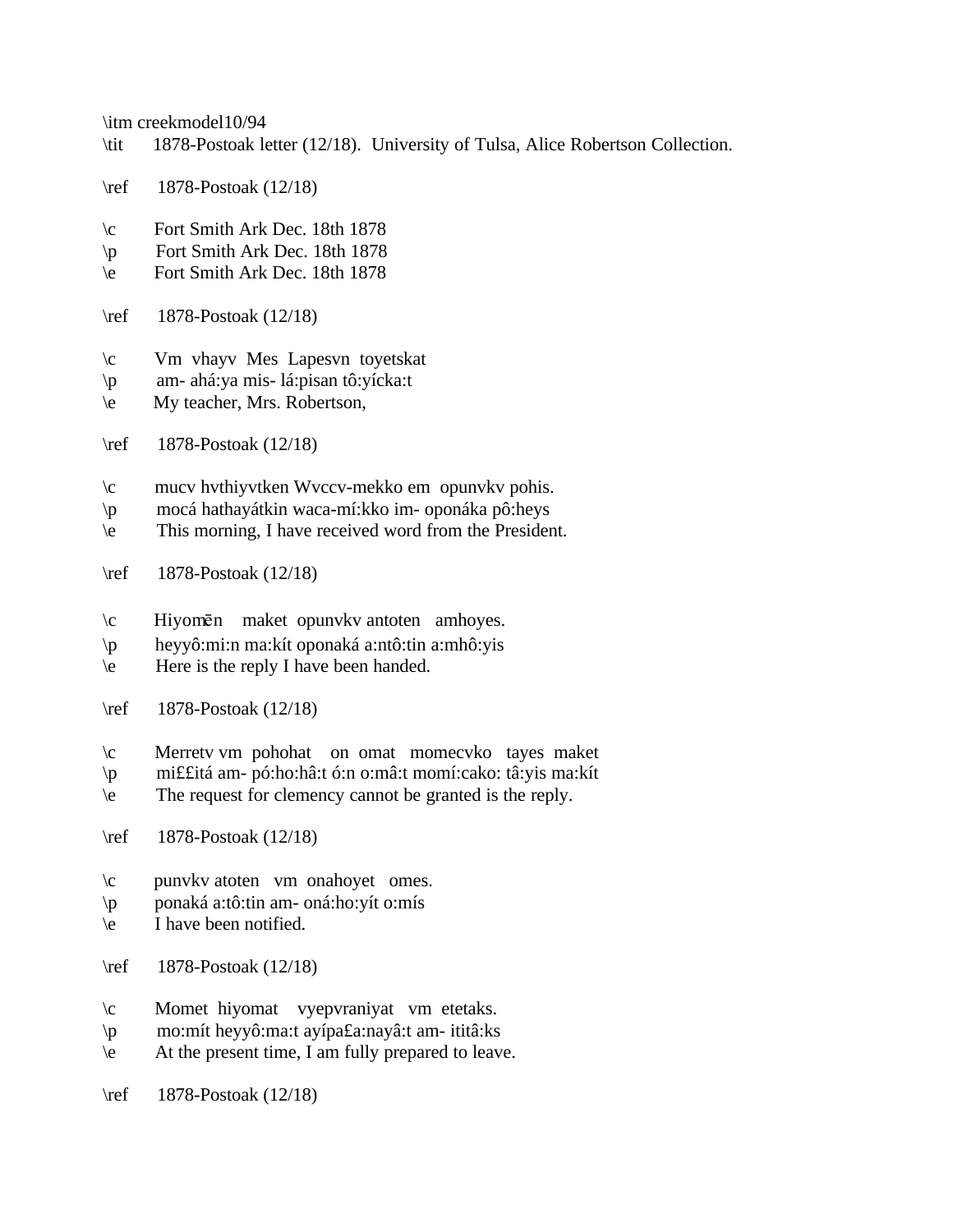- \c Yvmv ekvnv cvstemerkate momen wikvranis.
- \p yamá i:kaná castimí:£ka:ti mo:mín wéyka£a:néys
- \e I am going to leave this world of suffering.
- \ref 1878-Postoak (12/18)
- \c Fēkvpkvn vyepvranis.
- \p fi:kápkan ayípa£a:néys
- $\le$  I am going to my rest.
- \ref 1878-Postoak (12/18)
- \c Hiyomat accvke omvlkvn vm etetakuehoces.
- \p heyyô:ma:t a:ccakí: omàñlkan am- itita:koyhô:cis
- $\leq$  All of my clothes have been made ready.
- \ref 1878-Postoak (12/18)
- \c Momis naket cvpenkvlēcekon likes.
- \p mô:meys nâ:kit capinkalí:cikon lêykis
- $\text{e}$  As I wait, I fear nothing.
- \ref 1878-Postoak (12/18)
- $\c$  Momen cvna-vpeswv elepisem,
- \p mo:mín cana:?apíswa ili:pêysim
- \e Though my physical body dies,
- \ref 1878-Postoak (12/18)
- \c vm puyvfekcv em elkv sekot,
- \p am- poyafíkca im- ílka sikó:t
- $\left\langle e \right\rangle$  my spirit, never to die
- \ref 1878-Postoak (12/18)
- $\c$  Cesvs likan mvn estofis likēparēs,
- \p cí:sas lêyka:n mán istó:feys leykí:pá:£i:s
- \e will abide in the place where Jesus lives,
- \ref 1878-Postoak (12/18)
- $\c$  komiyēt omes.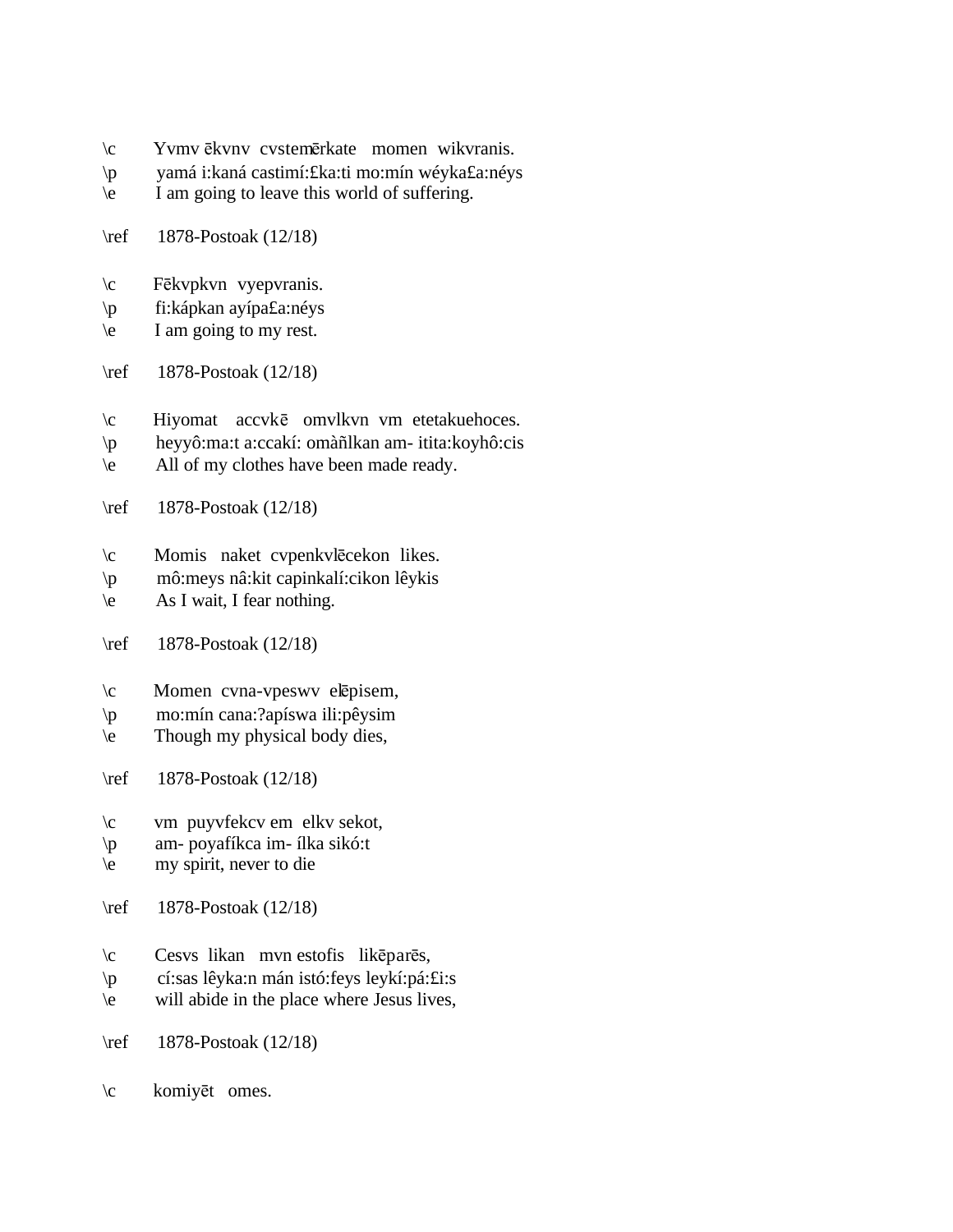\p kó:mayi:t ô:mis

 $\le$  is my belief.

\ref 1878-Postoak (12/18)

- \c Pakse-vsimv hvse-vkerkv ostvpakan vyepvranis c¬.
- \p paksi?asêyma hasi?akí:£ka ostapâ:ka:n ayípa£a:néys cî: cî:
- \e The day after tomorrow at nine o'clock I shall be leaving.
- \ref 1878-Postoak (12/18)
- \c Cvrke ehuten vc afvckuset vyepvranet omis.
- \p cá£ki ihótin ac- a:fà:ñkosit ayípa£a:nít o:méys
- \e Into my father's abode I will joyfully be going.
- \ref 1878-Postoak (12/18)
- $\c$  Hvtētusat ce hecvkarēs komit cvn honrēs.
- \p hati:tosâ:t ci- hícaká:£i:s kô:meyt can- hón£i:s
- \e In a little while I will see all of you again is my belief.
- \nb [Bottom of page]
- \ref 1878-Postoak (12/18)
- \c Cawvnwv yvmaskusē toyetskat
- \p [ca:wánwa yamà:ñskosi: tô:yícka:t]
- \e My most humble sister,
- \ref 1878-Postoak (12/18)
- \c hvtvm opunvkv cem vtotis.
- \p [hatâm oponaká cim- áto:téys]
- \e once again I write you some more.
- \ref 1878-Postoak (12/18)
- $\c$  Cawvnwvn em oniyetskvrēs.
- \p ca:wánwan im- onayícka£i:s
- \e You must tell my sister this.
- \ref 1878-Postoak (12/18)
- $\c$  Efēke nokkicē ahrates.
- \p ifí:ki nokkéyci: áh£a:tis
- \e Do not allow her much heartache.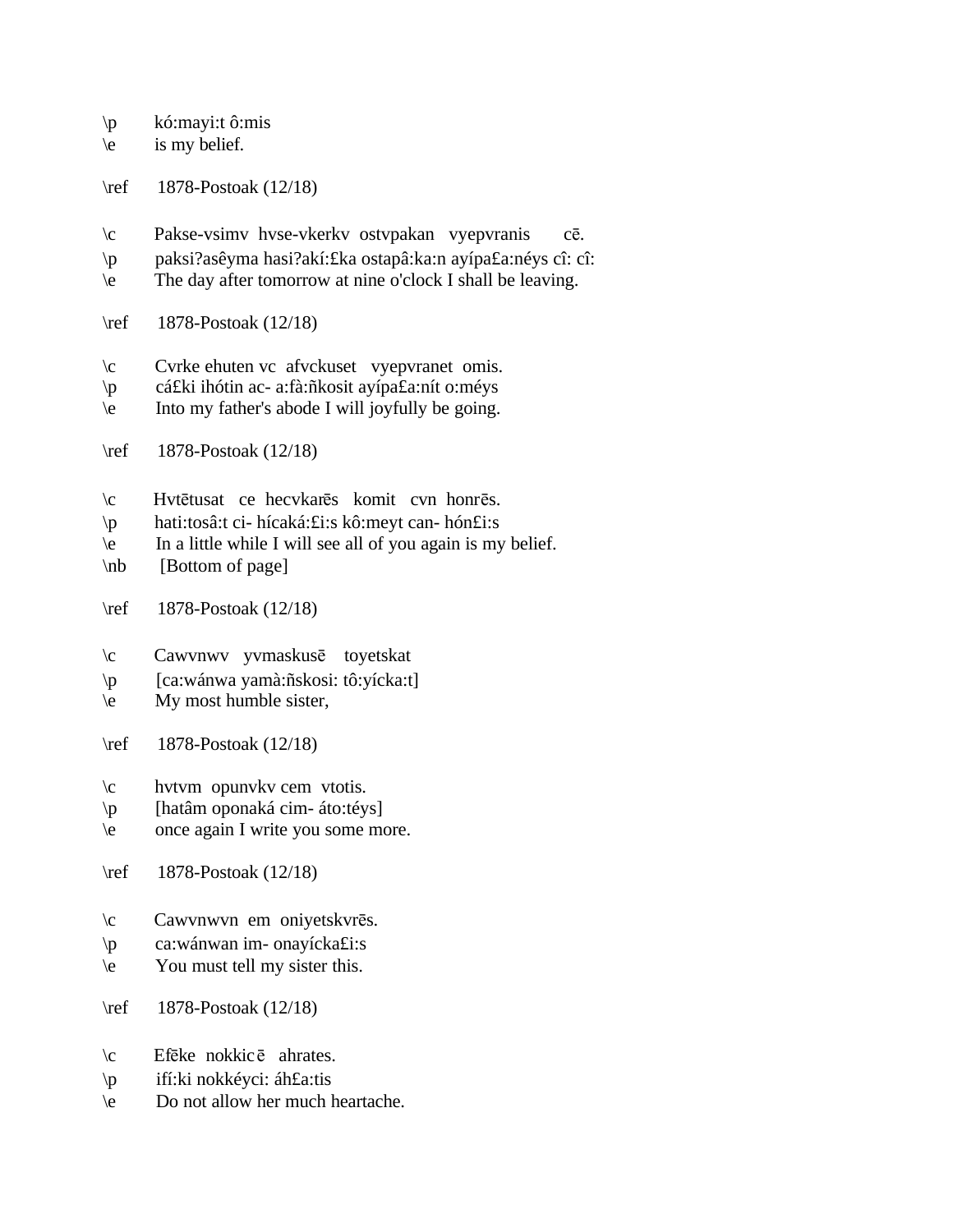\ref 1878-Postoak (12/18)

- $\c$  Em oniyetskvrēs.
- \p im- onayícka£i:s
- \e Tell her this.
- \ref 1878-Postoak (12/18)
- $\c$  Cvstemerkus $\bar{e}$  ariyvt $\bar{e}$  fekvpepvranis.
- \p castimí:£kosi: á:£ayati: fi:kapípa£a:néys
- \e All of my suffering is ended and I will be at rest.
- \ref 1878-Postoak (12/18)
- $\c$  Hofonnema omof tis emekusvpkv oh vpakiyvtē komiyēt omētvnks.
- \p hofónima: ô:mo:f -teys imi:kosápka óhh- apakayatî: kó:mayi:t o:mí:tanks
- \e I have regretted not joining the church a long time ago.
- \ref 1878-Postoak (12/18)
- $\c$  Ekvnv es em afvcketvn vfastit huerin cv hiyomēt omes cē.
- \p i:kaná is- im- a:fackitán afa:stéyt hôy£eyn ca- heyyo:mî:tt o:mís cî: cî:
- \e In my pursuit of worldly pleasures, I have ended up here.
- \ref 1878-Postoak (12/18)
- \c Momis vn hēres, komiyēt omes.
- \p mô:meys an- hì:ñ£is ko:mayí:t ô:mis
- \e But all things are well for me, I believe.
- \ref 1878-Postoak (12/18)
- \c Cesvs vc vpakes.
- \p cí:sas ac- apâ:kis
- $\leq$  Jesus is with me.
- \ref 1878-Postoak (12/18)
- \c Puyvfekcv heret vc vpaket omes, komiyet os.
- \p poyafíkca hì:ñ£it ac- apâ:kit o:mí:s ko:mayí:t ô:s
- \e The Holy Spirit is also with me, I believe.
- \ref 1878-Postoak (12/18)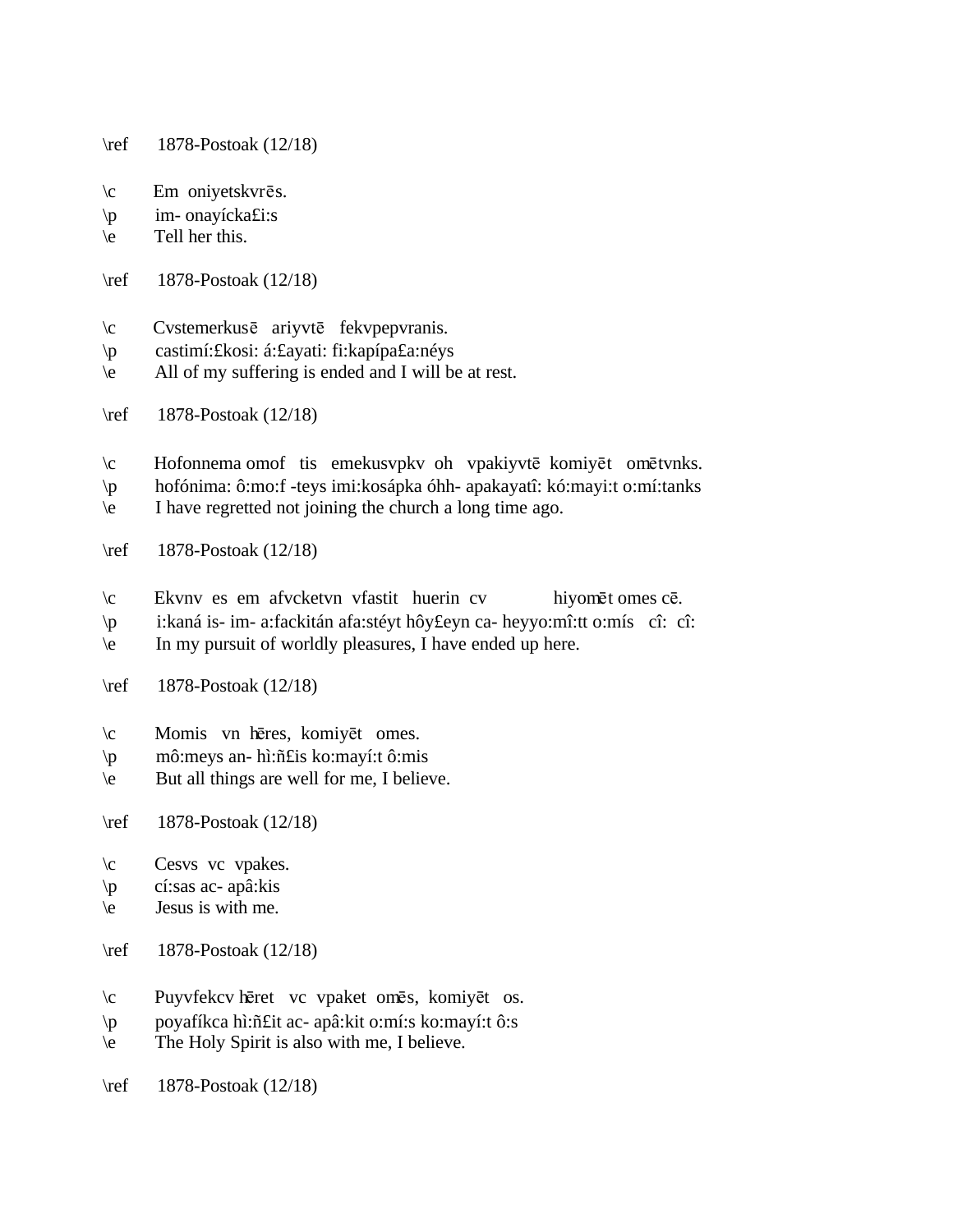- $\operatorname{C}$  Monkv opunvkv yomusen coyis c $\bar{\mathrm{c}}$ .
- \p mônka oponaká yô:mosin co:yéys cî:
- \e So these few words I write.
- \ref 1878-Postoak (12/18)
- \c Vm etektvnkekon opunvkv yomusen cem vtotis.
- \p am- itiktánkikon oponaká yô:mosin cim- áto:téys
- $\overrightarrow{e}$  Not having much time, I write you a short letter.
- \ref 1878-Postoak (12/18)
- \c Heyvt espokēt omes cē.
- \p hiyát ispo:kí:t ô:mis cî:
- $\leq$  This will be the last one.
- \ref 1878-Postoak (12/18)
- \c Svnvcomv cokv vn hehcetskekos.
- \p 'sanacóma có:ka an- híhcíckiko:s
- \e You will never receive another letter from me.
- \ref 1878-Postoak (12/18)
- \c Your truly friend
- \p Your truly friend
- \e Your truly friend
- \ref 1878-Postoak (12/18)
- \c John R. Postoak
- \p John R. Postoak
- \e John R. Postoak
- \ref 1878-Postoak (12/18)
- \c A. E. W. Robertson
- \p A. E. W. Robertson
- \e A. E. W. Robertson
- \ref 1878-Postoak (12/18)
- \c Good-by Good by
- $\downarrow$  Good-by Good by
- $\begin{pmatrix} 1 & 1 \\ 0 & 0 \end{pmatrix}$  Good-by Good by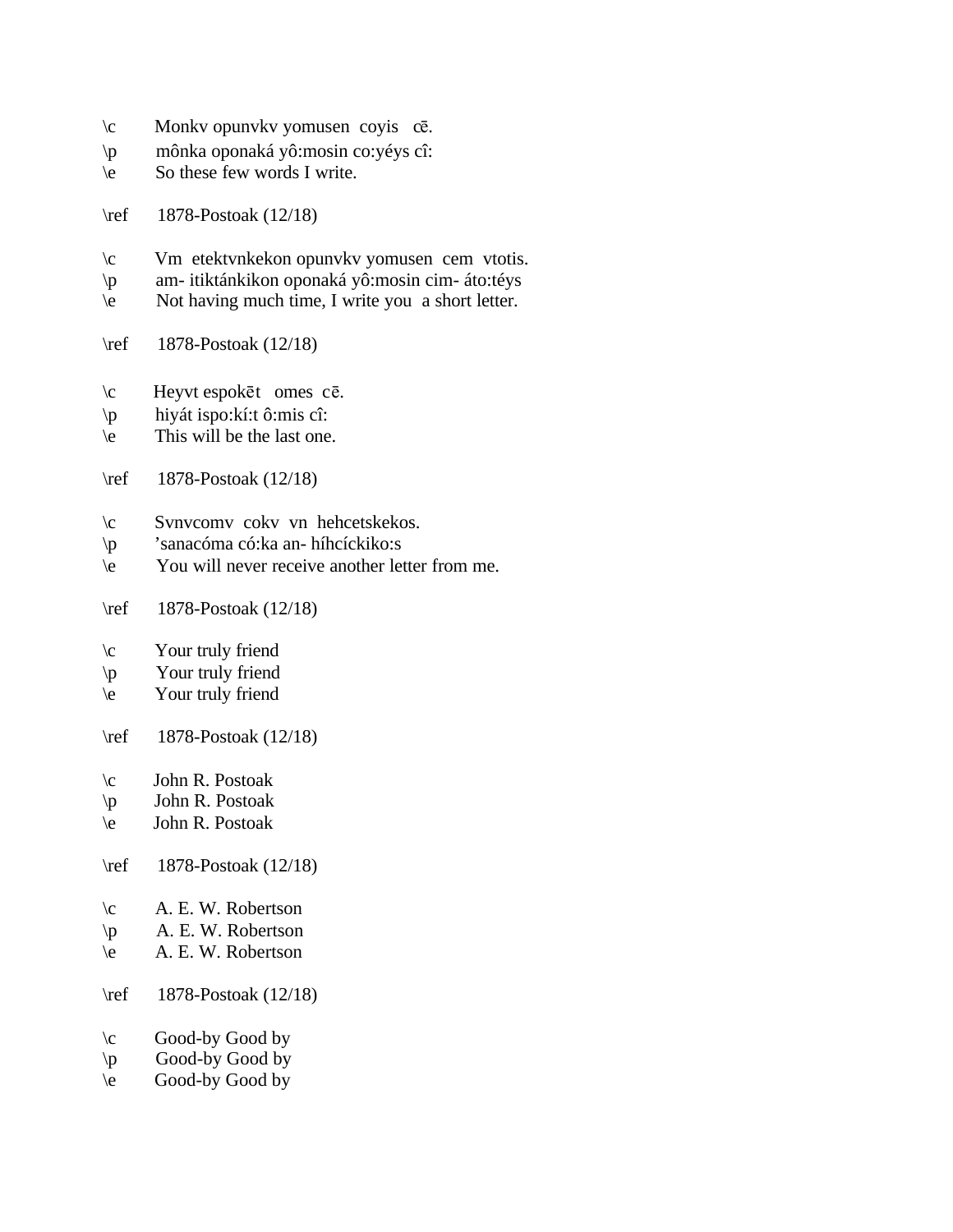- \ref 1878-Postoak (12/18)
- $\c$  Remember me
- \p Remember me
- \e Remember me
- \ref 1878-Postoak (12/18)
- \c I send Respect Good evening
- $\pmb{\downarrow}$  I send Respect Good evening<br>  $\pmb{\downarrow}$  I send Respect Good evening
- $\begin{array}{cc} \n\cdot & \cdot \cdot \quad \text{I send Respect}\n\end{array}$
- \ref 1878-Postoak (12/18)
- \c W. S. Robertson Good evening
- \p W. S. Robertson Good evening
- \e W. S. Robertson Good evening
- \ref 1878-Postoak (12/18)
- $\c$  Cvfeke of vn vn liken opunvkv hayis.
- \p cafí:ki ó:fan an- lêykin oponaká ha:yéys
- \e From my heart I write these words.
- \ref 1878-Postoak (12/18)
- \c Ohhvtvlakat cawvnwv hēren em vhayetskēt omvrēs.
- \p ohhatalâ:ka:t ca:wánwa hì:ñ£in im- aha:yícki:t omá£i:s
- \e In addition, please continue to educate my sister.
- \ref 1878-Postoak (12/18)
- \c Poor little my sister.
- \p Poor little my sister.
- \e Poor little my sister.
- \ref 1878-Postoak (12/18)
- \c Encakuset em vhayetsken,
- \p incà:ñkosit im- áha:yíckin
- \e Through love, keep instructing her
- \ref 1878-Postoak (12/18)
- $\c$  honnvnwv enheck $\bar{e}$  estomis em vhayetsk $\bar{e}$  emonkvr $\bar{e}s$ .
- \p honánwa ínhi:ckí: istó:meys im- ahá:yicki: imónka£i:s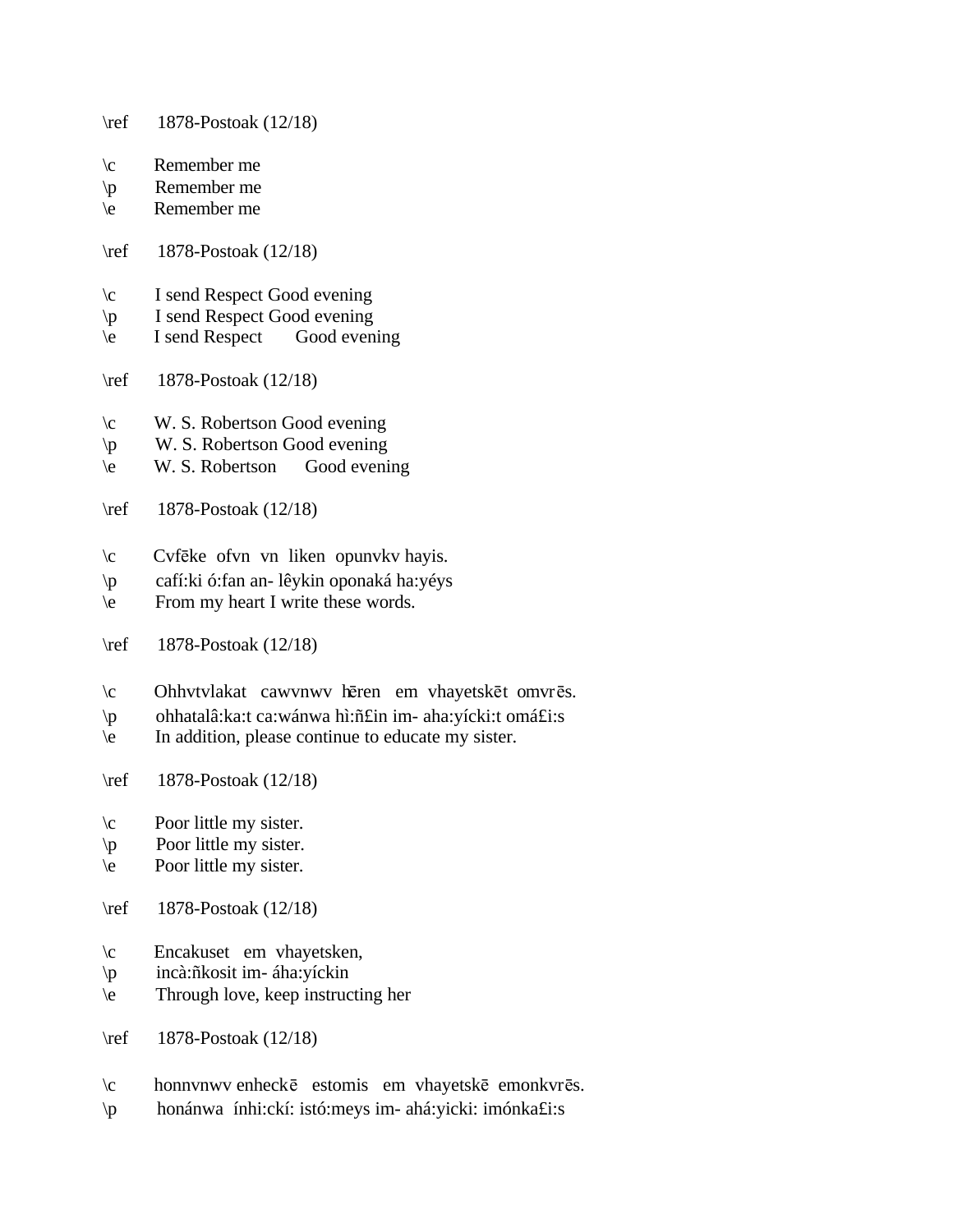- \e even beyond the time she might find a husband.
- \ref 1878-Postoak (12/18)
- \c Opunvkv herakusen empunayētskēt omvrēs cē.
- \p oponaká hi£à:ñkosin ímpona:yícki:t omá£i:s cî:
- \e Give her the quality guidance in your conversations.
- \ref 1878-Postoak (12/18)
- $\c$  Honnvnwv ocekot, cvrke vpaken, cvrket elepet omen omat,
- \p honánwa ó:cikot cá£ki apâ:kin cá£kit ili:pít o:mín o:mâ:t
- \e If my father should die before she is married,
- \ref 1878-Postoak (12/18)
- \c cēmet ēyvpayet cenaken licēpetskvrēs.
- \p cí:mit i:yapâ:yit cinâ:kin leycî:pícka£i:s
- \e please take her to live with you, as your own child.
- \ref 1878-Postoak (12/18)
- \c Eti ayē estemerkē vrvrē cvyacekot omekv.
- \p i:têy a:yí: istimí£ki: a£á£i: cayá:cikot o:miká
- \e I do not want her to suffer in strange places.
- \ref 1878-Postoak (12/18)
- \c Cēmet ecke omēt, cēmet ēyvpayetskvrēs cē.
- \p cí:mit ícki ó:mi:t cí:mit i:yapâ:yícka£i:s cî:
- \e Be like a mother to her and keep her in your care.
- \ref 1878-Postoak (12/18)
- $\c$  Cen cukon likēpvrēs.
- \p cin- cokón leykí:pa£i:s
- \e Let her live in your home.
- \ref 1878-Postoak (12/18)
- \c Opunvkv yomusen cem vtotis.
- \p oponaká yô:mosin cim- áto:téys
- \e These few words I send you.
- \ref 1878-Postoak (12/18)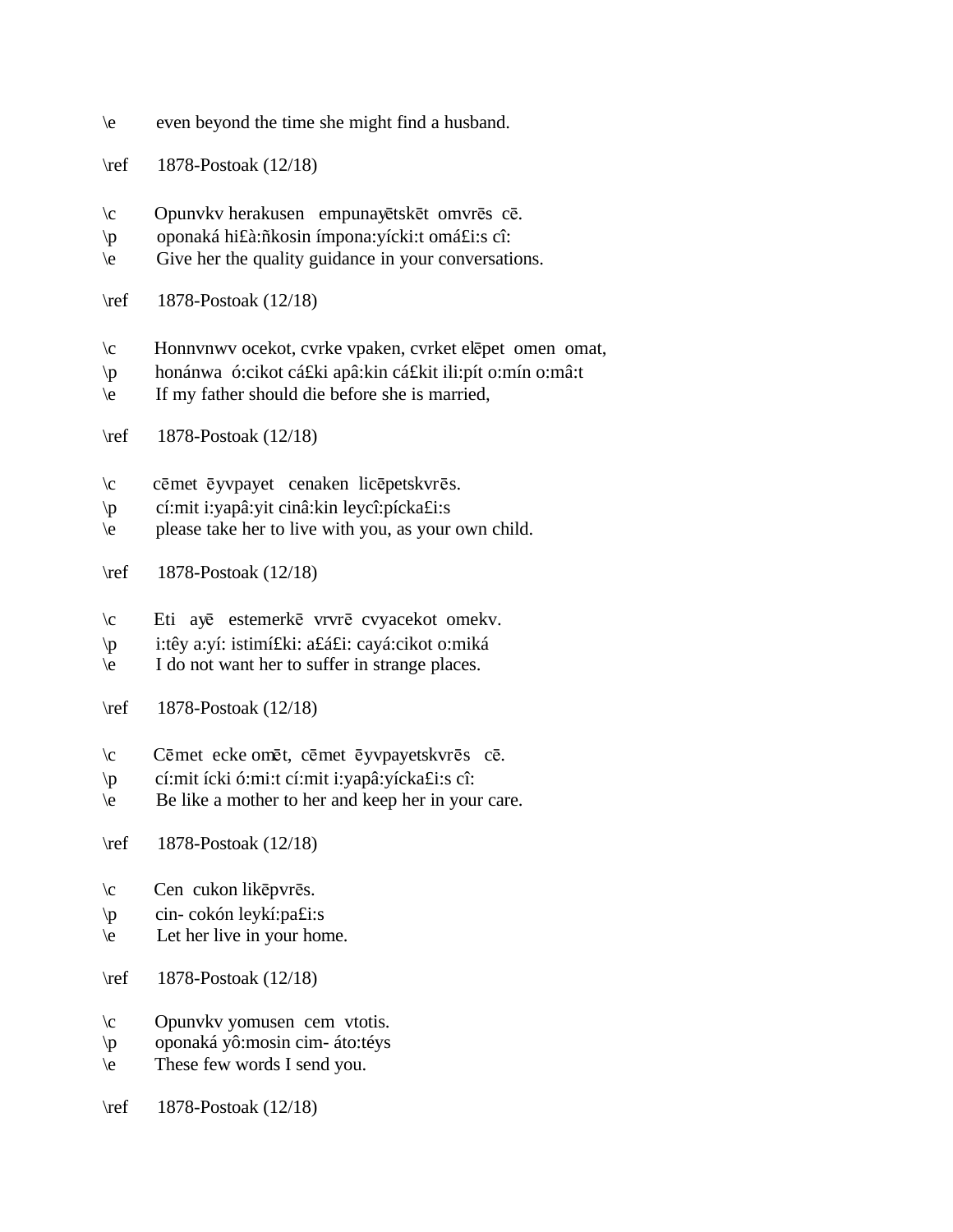- $\c$  Cen hesset
- \p cin- híssit
- \e Your friend
- \ref 1878-Postoak (12/18)
- \c Can Postoak
- \p John Postoak
- \e John Postoak
- \ref 1878-Postoak (12/18)
- \c Okis ce.
- \p o:kéys cî:
- $\leq$  I say
- \ref 1878-Postoak (12/18)
- \c Mrs. Robertson, you will please,
- \p Mrs. Robertson, you will please,
- \e Mrs. Robertson, you will please,
- \ref 1878-Postoak (12/18)
- \c this few lines, show it to Nancy Postoak.
- \p this few lines, show it to Nancy Postoak.
- \e this few lines, show it to Nancy Postoak.
- \ref 1878-Postoak (12/18)
- \c Cawvnwv, (My sister)
- \p ca:wanwâ: My sister
- $\leq$  My sister,
- \ref 1878-Postoak (12/18)
- \c Nake hvmken cvhoset omet cem oniyvranis cē.
- \p nâ:ki hámkin caho:sít o:mít cim- onayá£a:néys cî:
- \e I had forgotten one thing but I'll tell you now.
- \ref 1878-Postoak (12/18)
- \c Honnvnwvn ocekot cerken vpaketskē emonken,
- \p honánwan ó:cikot cí£kin apá:kicki: imônkin
- \e If you are unmarried and living with your father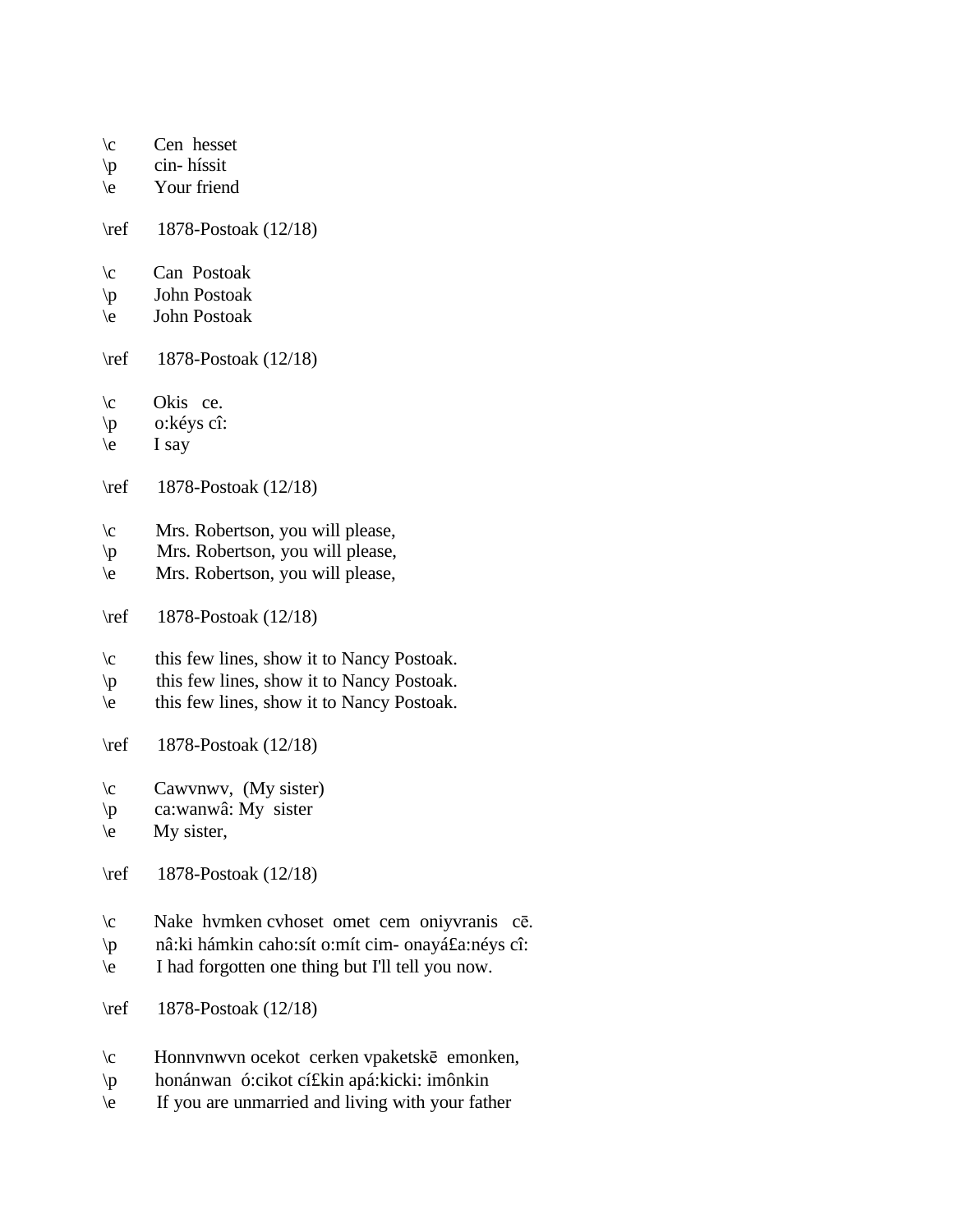- \ref 1878-Postoak (12/18)
- $\c$  cerket elepen omat
- \p cí£kit ili:pín o:mâ:t
- $\le$  and he should die,
- \ref 1878-Postoak (12/18)
- $\c$  A. E. W. Robertson estofis vpaket likēpetskvrēs cē.
- \p A. E. W. Robertson istó:feys apâ:kit leykî:pícka£i:s cî:
- \e you must go to live with A. E. W. Robertson always.
- \ref 1878-Postoak (12/18)
- $\c$  Hvtvm soh vpayis.
- \p hatâm sóhh- apa:yéys
- \e I add some more.
- \ref 1878-Postoak (12/18)
- $\c$  Hiyomat cv cvf $\bar{e}$ knus $\bar{e}$ t omes.
- \p heyyô:ma:t ca- cafì:ñknosi:t ô:mis
- \e At this time, I am in good health.
- \ref 1878-Postoak (12/18)
- $\c$  Momen centakeu omvlkvt estonkon vpokatskis omēs komiyēt os.
- \p mo:mín cintá:kió omálkat istónkon apô:ká:ckeys o:mí:s komayí:t ô:s
- \e And that all of you are in like health is my hope.
- \ref 1878-Postoak (12/18)
- $\c$  Momen cvrke hecetsken omat em onvyetskvrēs.
- \p mo:mín cá£ki hi:cíckin o:mâ:t im- onayícka£i:s
- \e If you see my father, please tell him this.
- \ref 1878-Postoak (12/18)
- $\c$  Hiyomat vm etetaket, Cvrke hvlw $\bar{e}$  likat en cukon vyepvranis.
- \p heyyô:ma:t am- ititâ:kit cá£ki hálwi: lêyka:t in- cokón ayípa£a:néys
- \e I am fully prepared to go to my Father's home on high.
- \ref 1878-Postoak (12/18)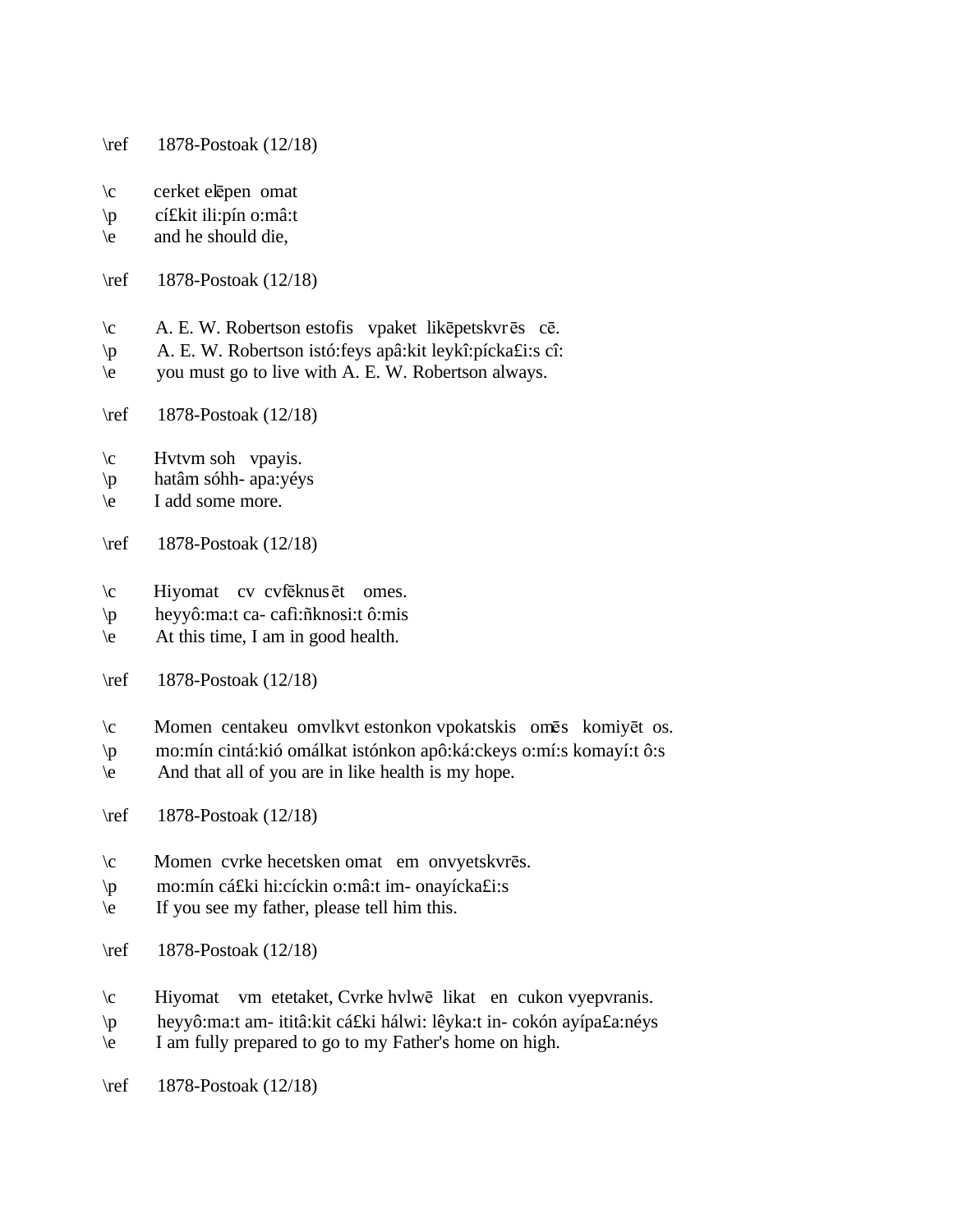- \c Momen cvrke em vkerrickv yvmahkēn vkerricen omat,
- \p mo:mín cá£ki im- aki££éycka yamá:hki:n akí££eycín o:mâ:t
- \e Now if my father suffers severe mental anguish,
- \ref 1878-Postoak (12/18)
- $\c$  vm punvkv vcakkiyēn herakusen es en punvyetskvrēs cē.
- \p am- ponáka acakkayí:n hi£á:kosin is- in- ponáyicka£i:s cî:
- \e console him by reason and explanation of my final words.
- \ref 1878-Postoak (12/18)
- \c Ohhvtvlakat, cawvnwv em vkerrickv en holwaken omat,
- \p ohhatalâ:ka:t ca:wánwa im- aki££éycka in- hólwa:kín o:mâ:t
- \e Furthermore, if my sister's attitude seems damaged and despondent,
- \ref 1878-Postoak (12/18)
- \c punvkv herakusen en punvyetskvrēs.
- \p 'ponaká hi£à:ñkosin in- ponáyícka£i:s
- \e talk gently in truth to her.
- \ref 1878-Postoak (12/18)
- \c Hēraten vyepvranet omis.
- \p hì:ñ£â:tin ayípa£a:nít o:méys
- \e I am going to a hallowed place.
- \ref 1878-Postoak (12/18)
- $\c$  Mv vtēken em opunvyēcet em vhlvpvtetskvrēs cē.
- \p má atí:kin im- opónayi:cít im- ahlapáticka£i:s cî:
- \e Explain all of this to her with sympathy.
- \ref 1878-Postoak (12/18)
- \c Cawvnwv vc vnokecusat ont omis,
- \p ca:wánwa ac- anokì:ñcosa:t ônt o:mêys
- \e My sister whom I love very much,
- \ref 1878-Postoak (12/18)
- \c wikvranet omis.
- \p wéyka£a:nít o:méys
- \e I am going to leave behind.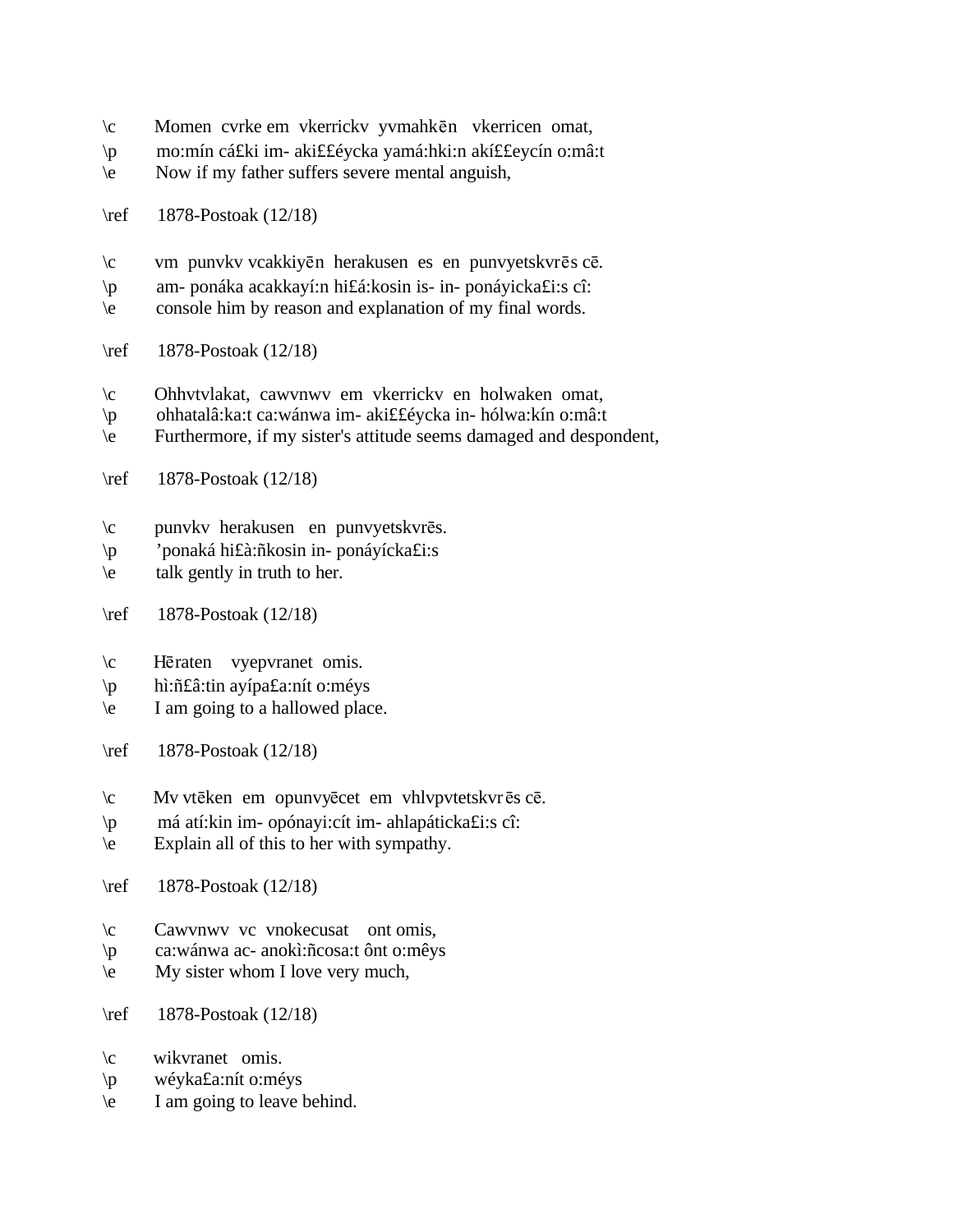- \ref 1878-Postoak (12/18)
- $\c$  Momet emēkusapvlke omvlkvn vc vnokēcus omis,
- \p mo:mít imi:kosa:pâlki omàñlkan ac- anokì:ñcos o:mêys
- \e Having much love for all the Christians,
- \ref 1878-Postoak (12/18)
- $\c$  omvlkvn wikvranit omis  $c\bar{e}$ .
- \p omálkan wéyka£a:néyt o:méys cî:
- \e I am leaving them also.
- \ref 1878-Postoak (12/18)
- \c Estofis afvcketv 'meyoksv sekan erorit
- \p istó:feys a:fackitá 'miyóksa sikâ:n i£ô:£eyt
- \e In the place of everlasting life,
- \ref 1878-Postoak (12/18)
- \c mvn Cesvs vpakit, vyvhikepit,
- \p mán cí:sas apâ:keyt ayahéyki:péyt
- $\leq$  I shall be, with Jesus singing,
- \ref 1878-Postoak (12/18)
- $\c$  ohrolopē cokpe sulkēt hoyanē estomis
- \p oh£olopí: cókpi sólki:t hoyâ:ni: istó:meys
- \e and though hundreds of years may pass
- \ref 1878-Postoak (12/18)
- \c afvckiye emonkvt likepares.
- \p a:fáckayi: imónkat leykí:pa:£i:s
- \e I will be forever joyful as I dwell there.
- \ref 1878-Postoak (12/18)
- \c Momen centakeu eroricatsken omat, aeha!
- \p mo:mín cintá:kió i£ó£eycá:ckin o:mâ:t éyñha:
- \e And if you all arrive there also, oh my!
- \ref 1878-Postoak (12/18)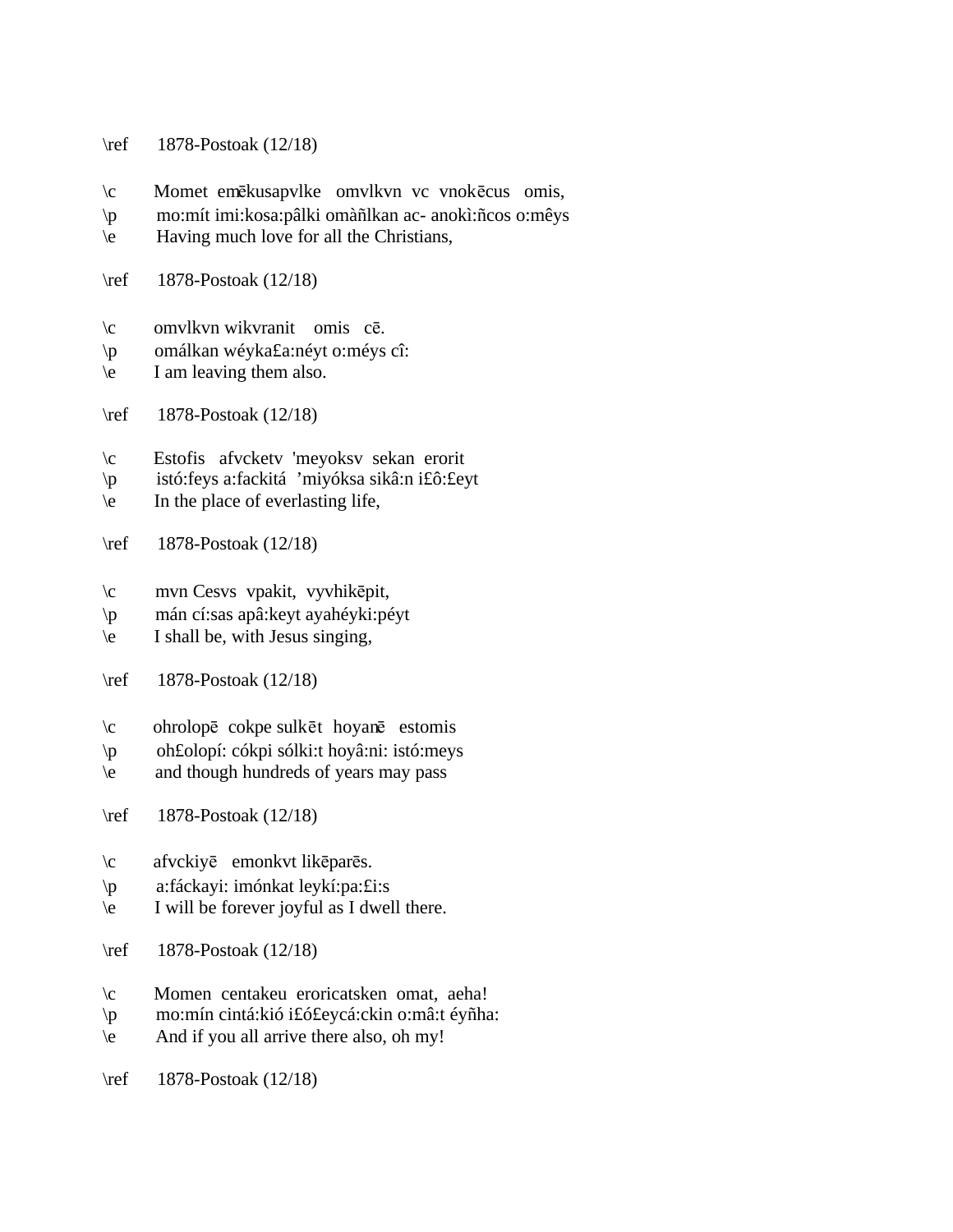- $\operatorname{c}$  Min estofis mvn vpokēpeyvrēs,
- \p mêyn istó:feys man apo:kî:piyá£i:s
- \e We shall forever abide there,
- \ref 1878-Postoak (12/18)
- $\c$  herkvn vyvhikey $\bar{e}$  emonket.
- \p hí£kan ayahèyñkiyi: imônkit
- \e singing of grace and goodness.
- \ref 1878-Postoak (12/18)
- $\c$  Vkerrickv holwvkē orvte-sekon,
- \p aki££éycka holwakí: holwakí: o£áti-siko:n
- $\begin{bmatrix} 1 \\ 2 \end{bmatrix}$  A place that has never seen evil,
- \ref 1878-Postoak (12/18)
- $\c$  efeke nokketv orvte-sekon,
- \p ifi:kî: nokkitá o£áti-siko:n
- \e a place never seeing heart-ache,
- \ref 1878-Postoak (12/18)
- \c hvkihketv orvte-sekon
- \p hakeyhkitá o£áti-siko:n
- \e a place of no crying,
- \ref 1878-Postoak (12/18)
- \c afvcketv tvlofvn eroricet
- \p a:fackita- taló:fan i£o£êycit
- \e a city of joy we will have reached,
- \ref 1878-Postoak (12/18)
- $\c$  mvn vpokeyvrēs, komit
- \p mán apô:kiyá£i:s kô:meyt
- $\leq$  to live forever, is my aim
- \ref 1878-Postoak (12/18)
- \c en honrkv rakken ocit,
- \p in- hóñ£ka £ákki:n ô:ceyt
- \e and I have complete faith